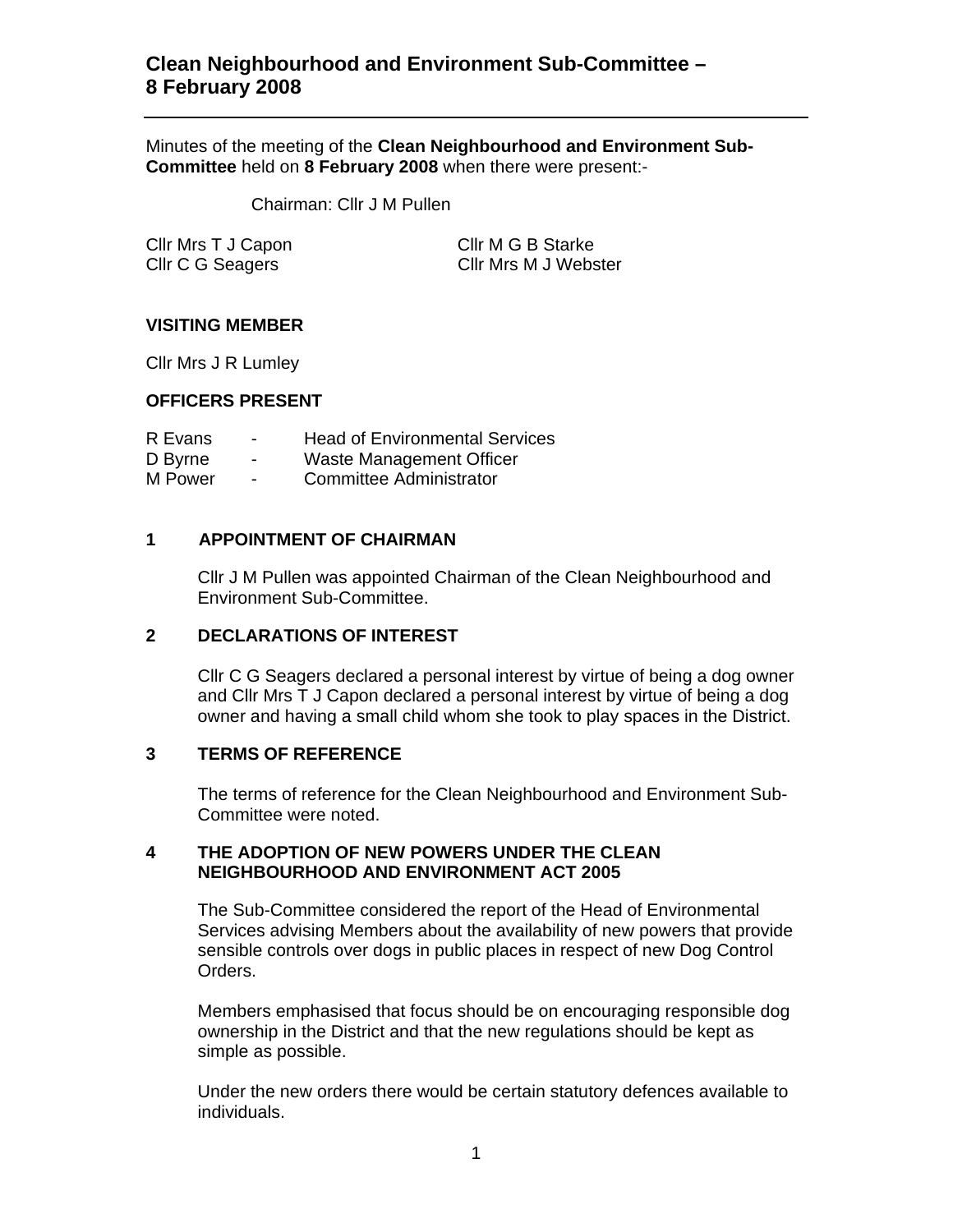Following discussion, the following points were noted:-

- Current legislation relating to the control of dogs would cease to have effect if/when the new powers were adopted.
- There was a legal requirement that, where practicable, signs were erected on land to which the new orders would apply. While the amount of signage necessary at the entrances to play spaces was quantifiable, there was concern that the cost would be high in respect of signage in open spaces. Although the Head of Environmental Services advised that it would not be appropriate or necessary to sign all the open spaces in the District, there was concern that this requirement could result in the Council incurring a high level of costs. It was requested that information be provided to the Sub-Committee Members regarding the costs in relation to signage under the new orders and that proposals be included in the Sub-Committee's report to the Executive Board.
- Under the Highways Act 1988 the definition of 'footpath adjacent to any road' meant that part of the highway where pedestrians can walk.
- Although the role of Contract Monitoring officers could be expanded to include the enforcement of the new orders relating to the control of dogs in public places, the Head of Environmental Services expressed some reservations that this could dilute their main role. There was funding for the employment of a dedicated enforcement officer on a one-year pilot basis from the Council's Smokefree England Grant.
- Stambridge Parish Council had replied to the consultation but had not been included in the list of consultees. The Head of Environmental Services apologised for this oversight and would contact Stambridge Parish Council in this respect.
- The District would only prosecute responsible adults in respect of dog control issues. Where there was a case of a child in charge of a dog, the responsible adult would be considered liable.

In respect of the proposals contained in the report, the following was noted:-

# **Fouling of Land by Dogs**

- There had been no adverse representations from parishes and consultees and the majority of respondees believed that dog fouling should be an offence.
- Although one option would be to increase the number of dog bins in the area, it was recognised that some residents may oppose the placing of dog bins outside their houses. Members agreed that the new orders should be simple and that, for maximum effect, enforcement should be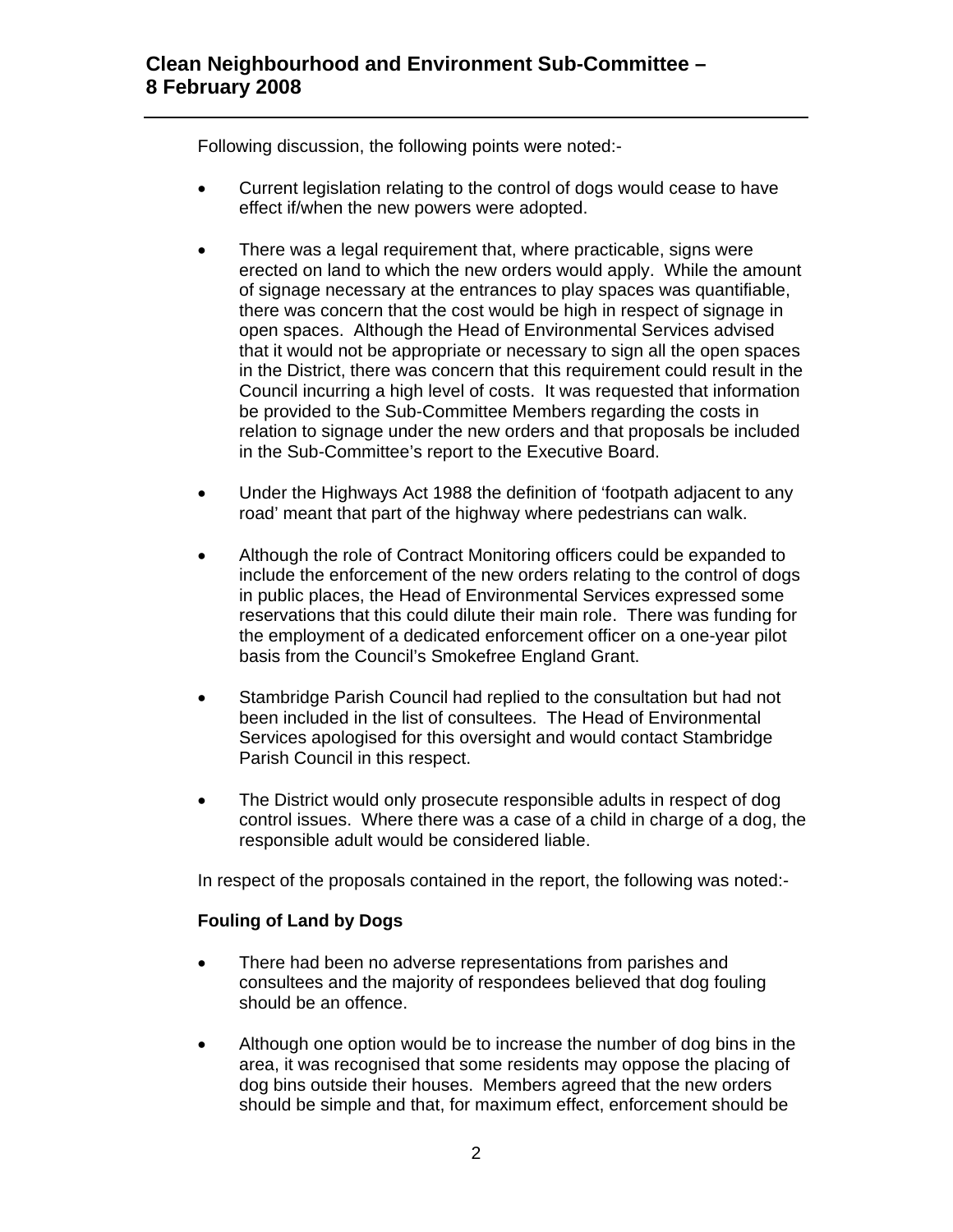concentrated and consistent.

### **Dog Exclusions**

- Rochford District Council would be the enforcing authority for exclusion orders relating to all play spaces in the District, including those owned by Rochford Housing Association (RHA). The parish and town councils had been consulted and could also employ their own enforcement officers.
- The existing voluntary ban of dogs on sports pitches is considered unenforceable.
- It was requested that Rowan Way, Canewdon, which was not enclosed, be deleted from the list of play areas.
- Members requested that officers ensure that a suitable post is available outside all play spaces, away from the entrance, so that dogs could be tied up.
- The need for additional dog bins outside play spaces was recognised and officers were asked to look into the possibility of supplying polybags in these areas.

# **Dogs on a Lead**

- It had been requested by Hockley Parish Council that Marylands Nature Reserve be added to the list of sites where dogs should be kept on a lead. It was suggested that wording be included on signs to be erected in the Nature Reserve to explain to the public why the restrictions were necessary.
- Members asked that more information be provided regarding other Local Nature Reserves and wildlife areas in the District that would benefit from being included in the list of sites.
- Great Wakering Parish Council did not wish Great Wakering Common to be included in the list of sites where dogs might be kept on leads (see Item 4.29 of the report).

# **Dogs on a Lead by Direction**

- In response to a Member question, it was confirmed that the Council's enforcement officer would work closely with the Police in this respect.
- The Dangerous Dogs Act is available to deal with dogs out of control in any public place in a situation where someone is in fear for their safety.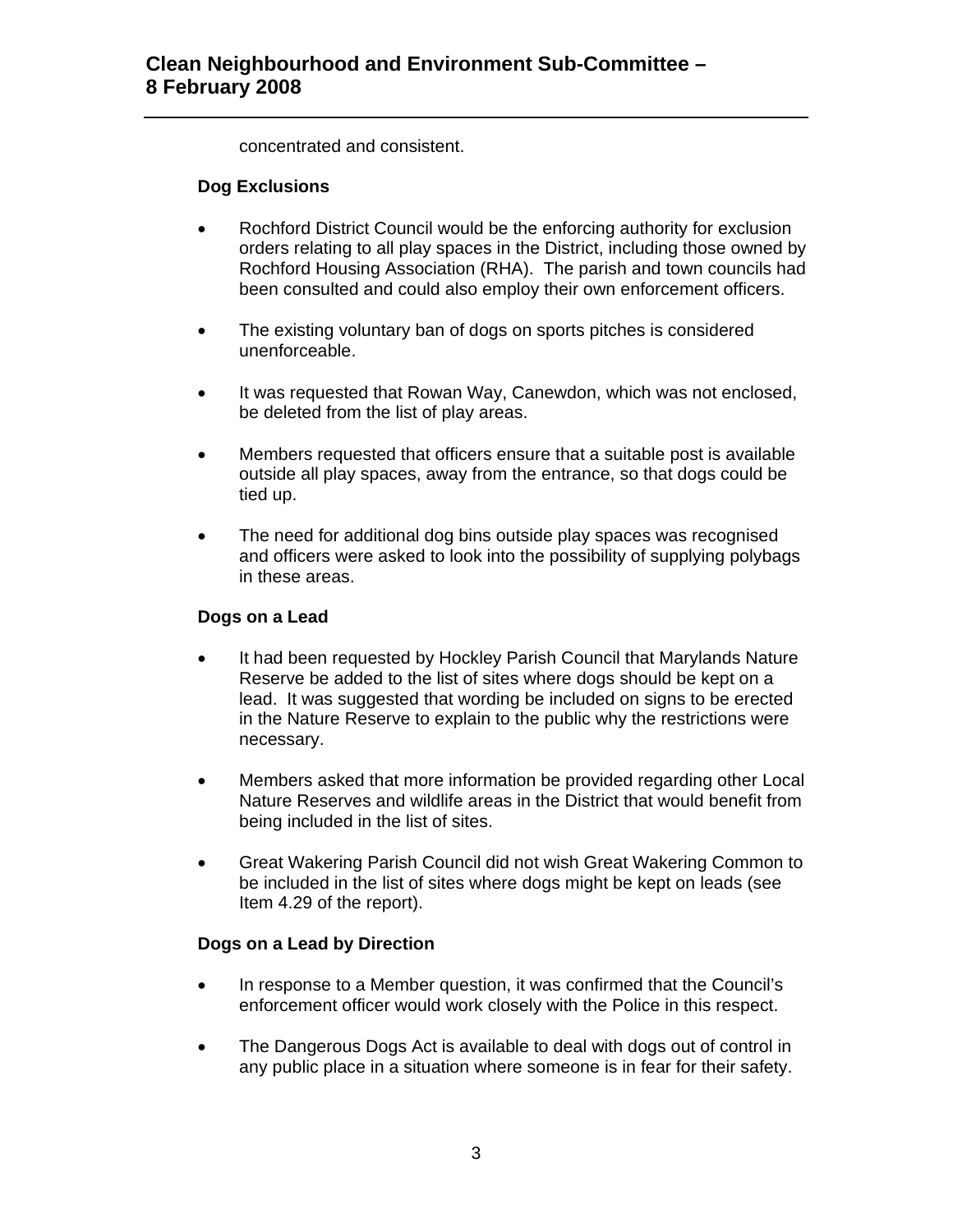• Although Members accepted the list of named pleasure grounds (see Appendix 8 of the report) covered by the bye-laws, they requested the option of reviewing the list at a later date.

# **Specifying a Maximum Number of Dogs that can be Walked**

Whilst this proposal had support, it was the one issue for which the public consultation provided no clarity for one particular course of action. Members felt that no maximum number of dogs should be specified. It was felt that the orders relating to dogs on a lead by direction would enable the enforcement officer to deal with a situation where a dog or dogs were found to be not under proper control.

Regarding the Fixed Penalty Notice, it was confirmed that the cost of pursuing any violations would fall within the routine work of the Council department.

The Sub-Committee agreed that the Head of Environmental Services would prepare a press release, to be approved by the Chairman and distributed to Members of the Sub-Committee for circulation at an appropriate time.

# **Recommended to the Executive Board**

- (1) That the additional sites identified by the Parish Councils, namely Pooles Lane Recreation Ground and Marylands Nature Reserve should also be subject to the Dogs on a Lead Order in addition to the sites identified in the draft order detailed in Appendix 3.
- (2) That notice of the draft orders, as detailed in Appendices 1,2 and 4, namely:-

The Fouling of Land by Dogs (Rochford) Order 2008; The Dogs Exclusion (Rochford) Order 2008 The Dogs on a lead by Direction

be published in the Yellow Advertiser, together with a copy of the orders being published on the Council's website, to include:-

- identification of the land to which the orders will apply;
- a summary of the orders;
- if the order will refer to a map, where the map can be inspected;
- the address to which, and the date by which, representations must be sent to the authority. The final date for representations will be at least 28 days after publication.

That The Dogs (Specified Maximum) Order not be actioned at this time.